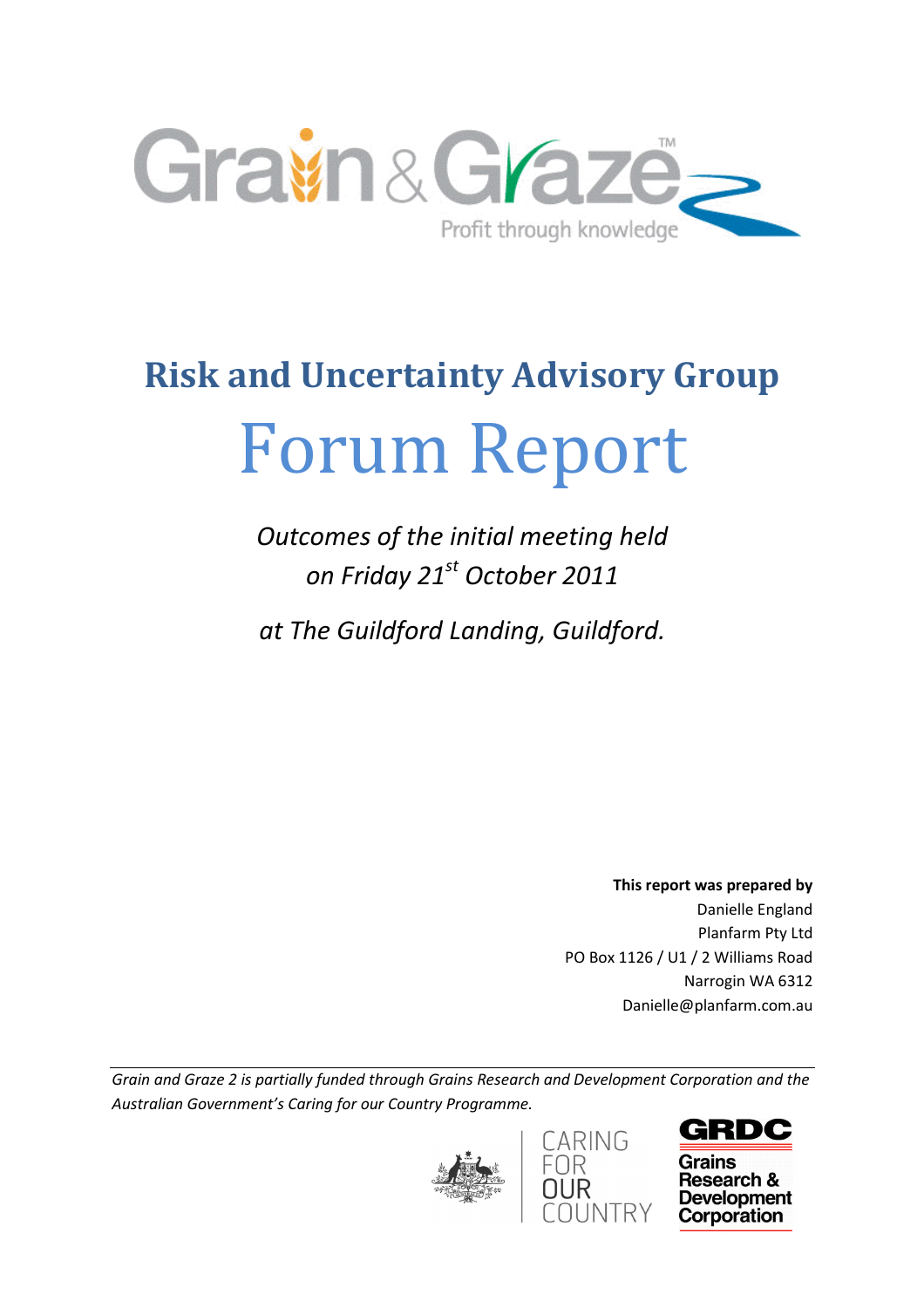## **Contents**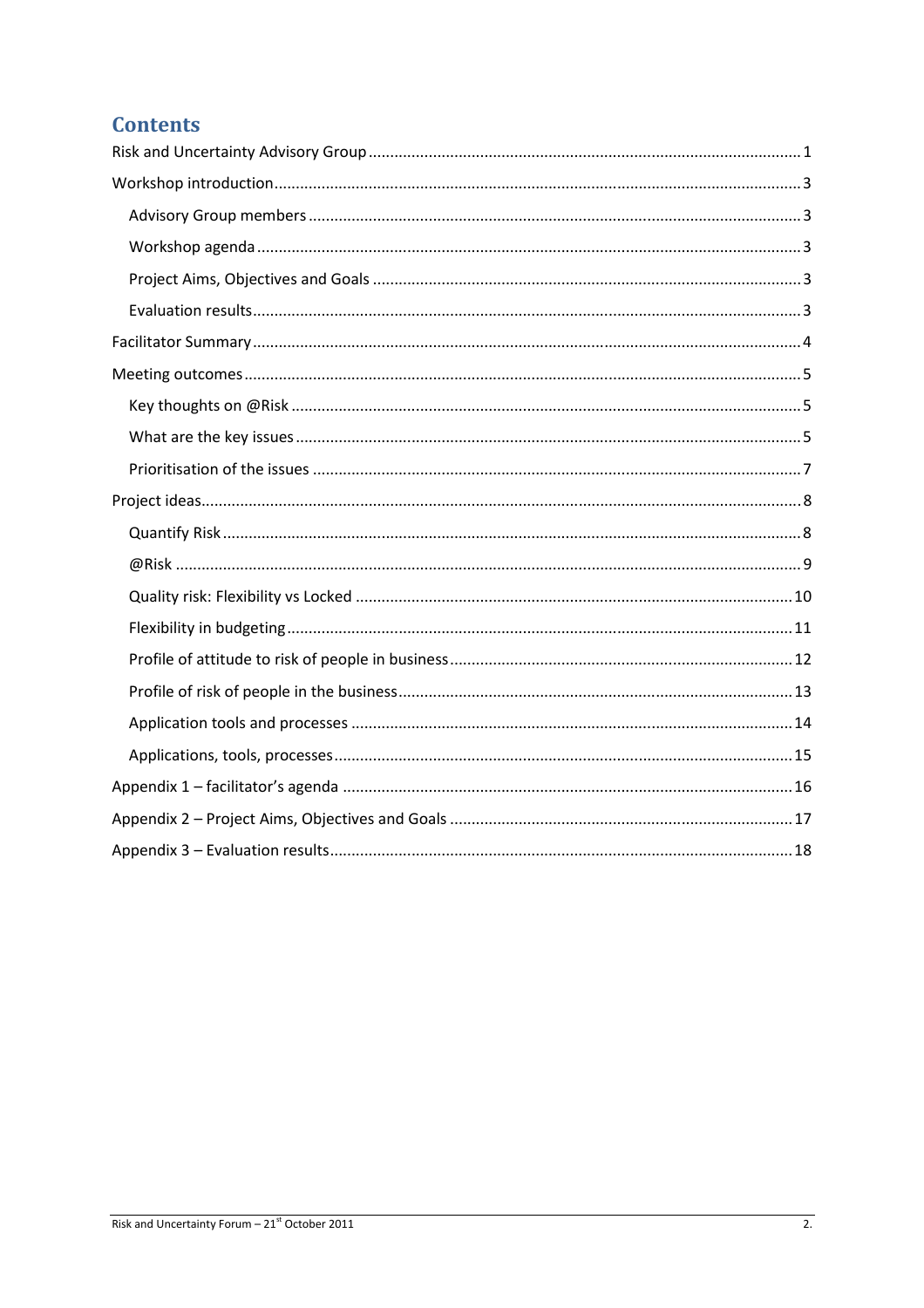## Workshop introduction

A forum was held with twelve members of WA agriculture to discuss the issues surrounding risk and uncertainty in the industry. The aim of the forum was to present all the work that had been done at a State and National level on the subject, and to determine the place for Grain and Graze 2 to invest in the topic over the next two years.

## Advisory Group members

Shane Sander, AgAdvise; Rob Sands, Farmanco; David Falconer, ConsultAg; Decan Keogh, Rabobank; Audrey Bird, Wickepin; Toll Temby, Bodallin; Brad Wooldridge, Arthur River; Keith Carter, Wubin; Phil Barrett-Lennard, ag-Vivo; Danielle England, Planfarm; Glen Brayshaw, Planfarm; Susan Hall, GGA.

## Workshop agenda

See Appendix 1

Project Aims, Objectives and Goals See Appendix 2

Evaluation results See Appendix 3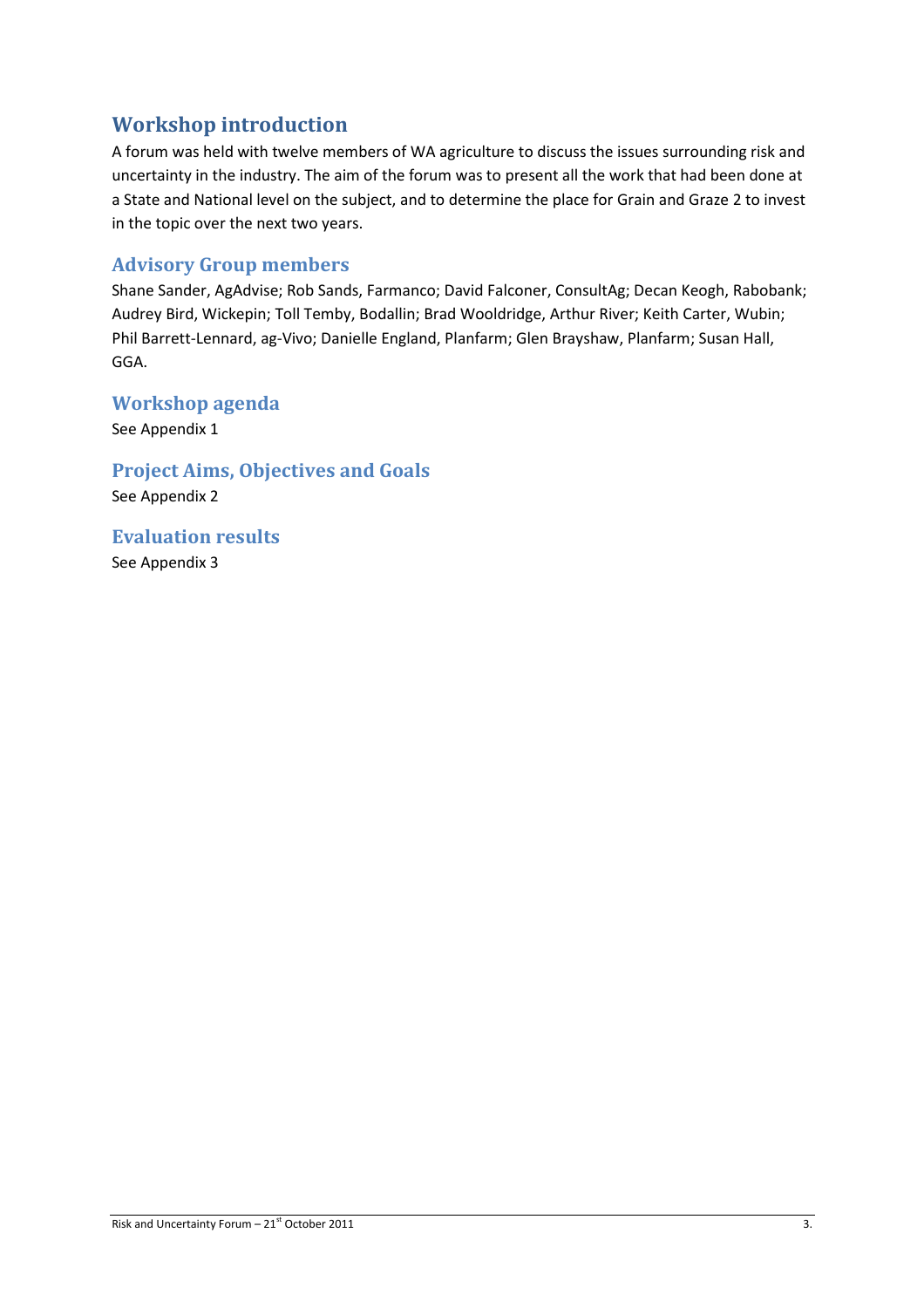# Facilitator Summary

Eight projects were developed by the group. They focused on an issue or topic that they would like to see developed further, or where they believed they could have a positive input. These were;

- 1. Quantify Risk using the @Risk model
- 2. @Risk
- 3. Quality risk: Flexibility vs Locked
- 4. Flexibility in budgeting
- 5. Profile of attitude to risk of people in business general risk profile and decision making
- 6. Profile of risk of people in the business break / end of the season decision making
- 7. Application tools and processes measuring the non-financial aspects of a business
- 8. Applications, tools, processes yield risk (David Falconer)

It is now the responsibility of the Relative Advantage Project Officer to work with the people involved to develop the projects further.

From this list there are a couple which could be combined, and some which could be addressed in other Grain and Graze 2 areas. For example; the break / end of season decision making can be included in other work being undertaken within the project.

Thus the final four which will be developed during 2011 and 2012 are;

- 1. Quantify Risk using the @Risk model
- 2. Quality risk: Flexibility budgeting
- 3. Profile of attitude to risk of people in business/Application tools and processes general risk profile and decision making and measuring the non-financial aspects of a business
- 4. Applications, tools, processes yield risk (David Falconer)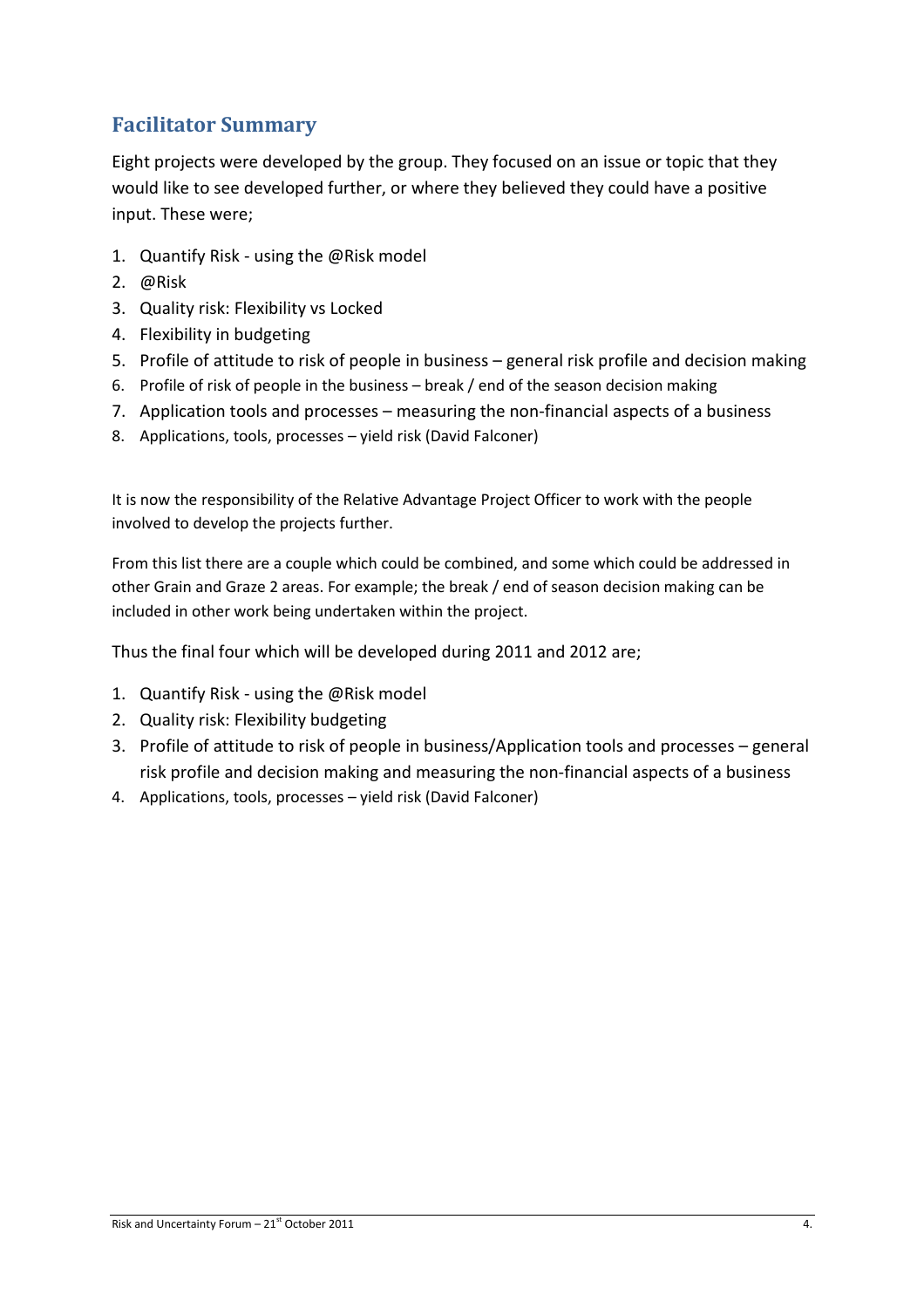## Meeting outcomes

## Key thoughts on @Risk

- Quality of the info
	- o Know what you want from it
	- o Know what you are looking for
- Making robust decisions
	- o Grabbing all the data; more info
	- o Taking bias and emotion out
	- o Still needs fine tuning
- Useful
	- o To get across all risks to clients
	- o An easy way of outlining probabilities
	- o Help them to understand where they are
- Doesn't build in financial risks or costs such as capital investment and financing costs
- It is a tool analysing current business and enterprise mix
	- o Not at new enterprises mixes or systems
	- o But can look at comparative numbers
- Scaling-up one enterprise doesn't show changes to the other
- Person putting the data in is very important
- Positive and negative tails what impact do they have on the business
	- o Identify the negative tail
- Can you change literally anything that's not in the examples
- Consider the risk focus of farmer is the business right?

## What are the key issues

List the opportunities and issues

- What do we know
- What has challenged our understanding
- What opportunities/issues/topics have been highlighted
- 1. Calculate risk
	- a. Uncertainty can't be calculated, but can be withstood by a more resilient business
- 2. Understanding the need to quantify risk
	- a. We are facing increased volatility and therefore increased risk
	- b. Understanding different attitudes to risk/return.
	- c. Mode average vs median
	- d. Realisation of need to increase risk awareness and management
	- e. Increased complexity in farming systems
- 3. Determining and quantifying all the risks in order to manage them
	- a. Opportunity to increase or improve consideration of quantifiable risk management onfarm
	- b. Business acumen?
	- c. Opportunity to road test risk management options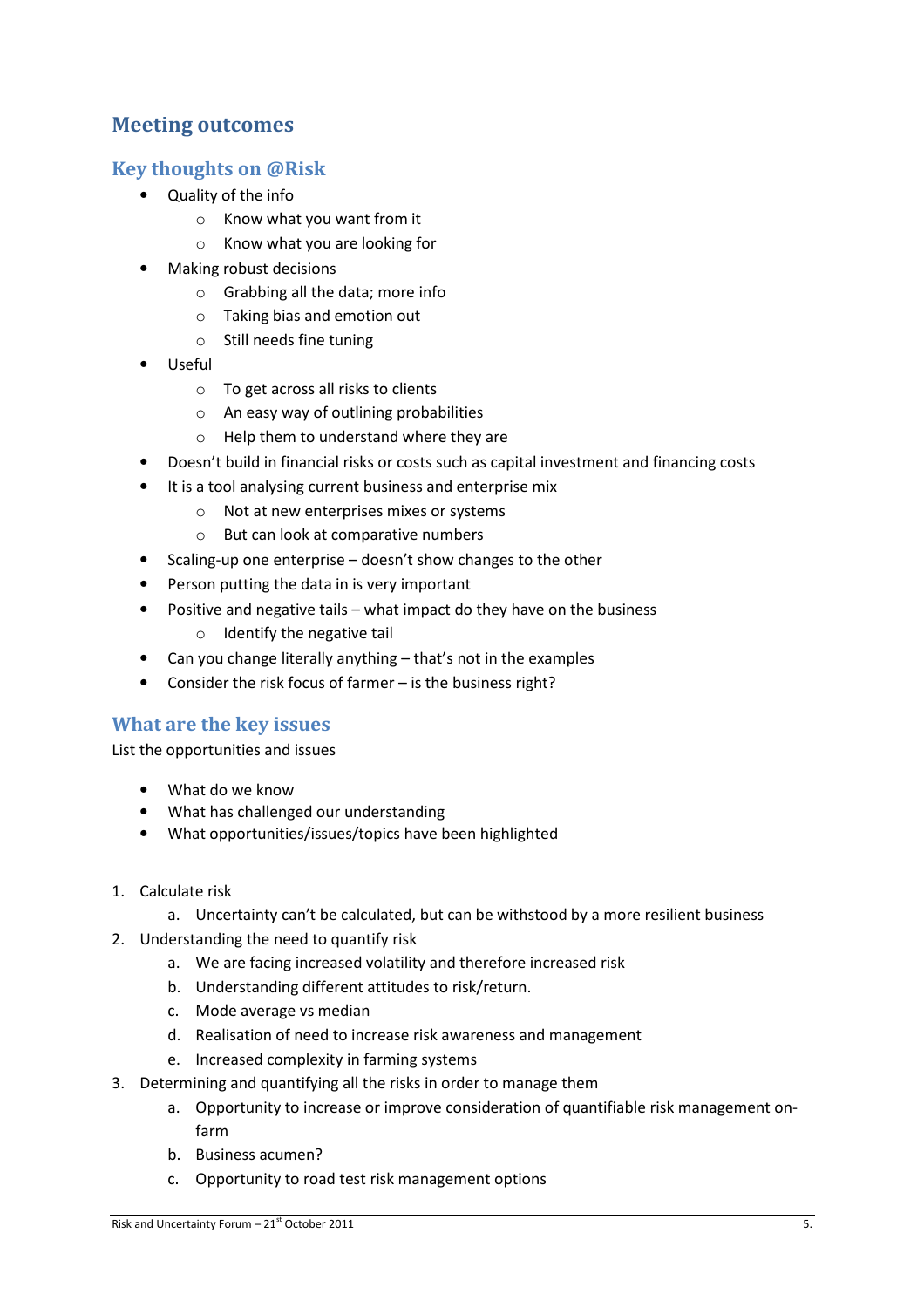- 4. What do we know?
	- a. A key concept in agriculture
	- b. Yield, price and season
	- c. More inputs bigger turnover more risk
	- d. Risk profile changes over people/family lifespan
	- e. Consultants: easy to add technical, hard to add managerial skills
	- f. Last few years has made people realise size of risks
	- g. Better understanding of production drivers rather than need to improve risk drivers
	- h. Recently bias used when buying, leasing land and analysis using average ior short-term costs/prices
	- i. Cost of production per ha capital/overheads cash lower greatly reduces risks of a loss
	- j. Capacity to recover from bad years = resilience
		- i. Equity is critical
	- k. Risk can drive risky decisions because risk brings reward 'gambling'
- 5. What has changed?
	- a. Models and tools for analsysis
	- b. Definition of risk and uncertainty
	- c. More specific about LMVs and their use/inputs
	- d. Importance of mode and distribution rather than average
	- e. Size of the tail and the drivers
	- f. Drivers of tail and positive very different
- 6. Issues/opportunities
	- a. MIDAS vs MUDAS modelling -> specific to soil types
	- b. Assumes skills set may not be changeable or equal
		- i. Importance of identifying individual people and skills
	- c. Incorporate fixed costs
	- d. Farm paddock variability
	- e. Loss has bigger impact than profit (size of loss is important)
	- f. Responsibility for risk (personal)
	- g. Robust business leads and ability to manage risk
	- h. Interaction of variables (inputs/commodity prices) in different cycles
	- i. Other sources of data (eg Landgate)
	- j. Margins are slimmer (?), ability to recover is harder
	- k. Need to expand to keep margins there more capital outlaid
	- l. Massive capital vs small business in the city
	- m. Must get all analysis to be on true profit
- 7. Major discussion points
	- a. Seasonal outlook
		- i. Unreliable tool for aid -> not the decision maker (especially at high stress times)
		- ii. Prices
	- b. Pressure to take risk
		- i. Confidence, recency, emotional vs economic
	- c. Do we have a problem because we've taken more risks?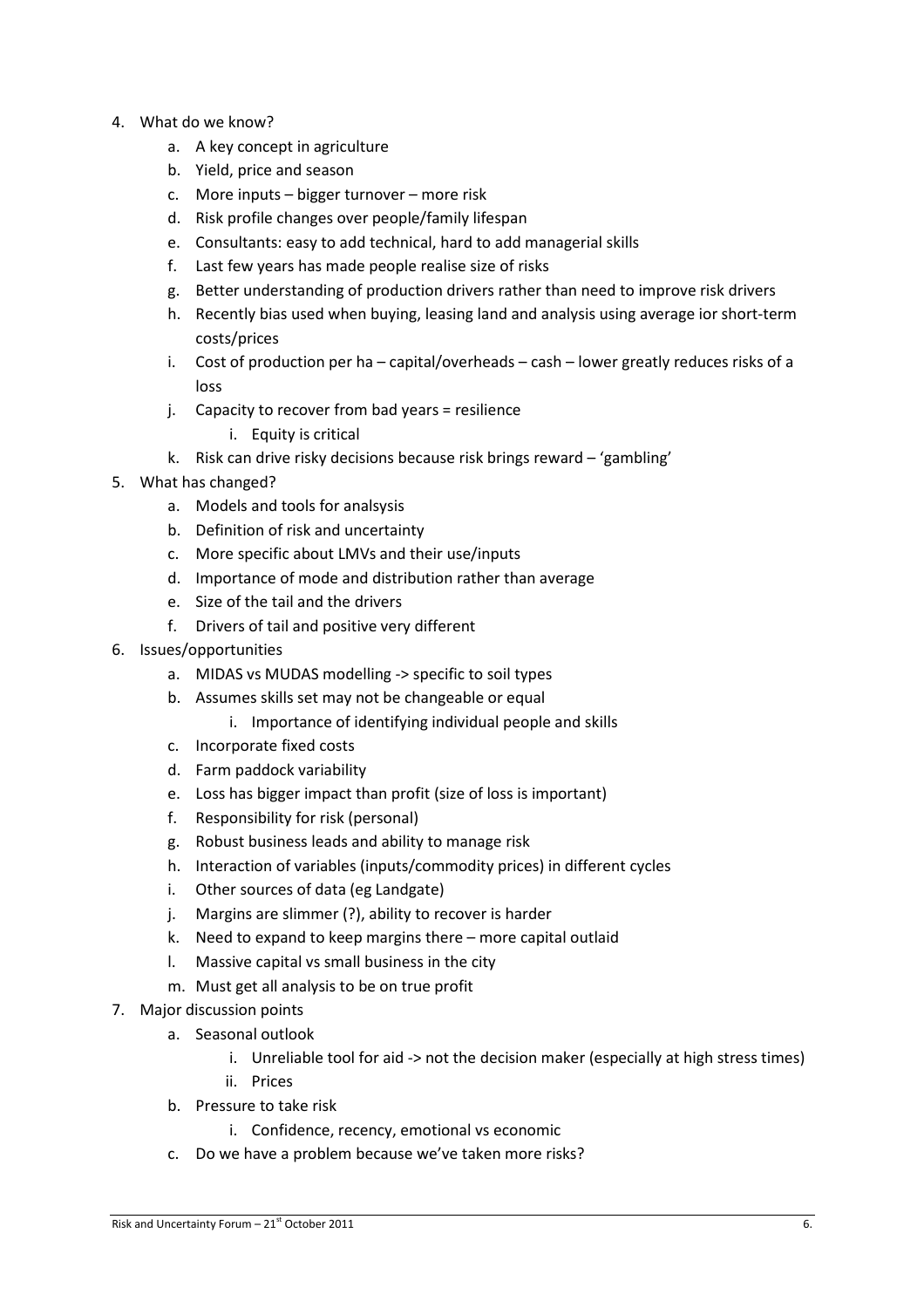## Prioritisation of the issues

- What are the key issues/topics/opportunities
- What is the subsequent research question?
- 1. Why is it more risky today?
	- a. Change of prices costs and income creep and size of farms is larger
	- b. Leasing or land purchase
	- c. Financing
	- d. Agronomics
		- i. Potential vs actual yield
- 2. Different skills
	- a. Not for everyone
	- b. Farmers business acumen
	- c. Agronomists –sales vs consultant
	- d. Bad decisions in good times NOW
	- e. Different for every business
	- f. Discipline
		- i. Seasonal
			- 1. Stick to the plan
			- 2. Promote flexible
			- 3. \$ return
		- ii. Longer term economics and personal goals
		- iii. Stages of the business
- 3. Decision making process
- 4. Capital/equity purchasing land
- 5. Crop production and cash flow operating
- 2a Key issues for development
- 1. Quantifying risk
	- a. @Risk severity of the worst case
	- b. Why is it more risky today
	- c. Flexibility vs locked long-term vs short-term decisions
	- d. Characteristics of businesses at risk of failure
- 2. Profile of risk of people in business
	- a. What's next . . .
	- b. Different skills
	- c. Decisions in different times
- 3. Applications, tools, processes
	- a. Increased resilience/robust business
	- b. Off computer and into the business
	- c. Research data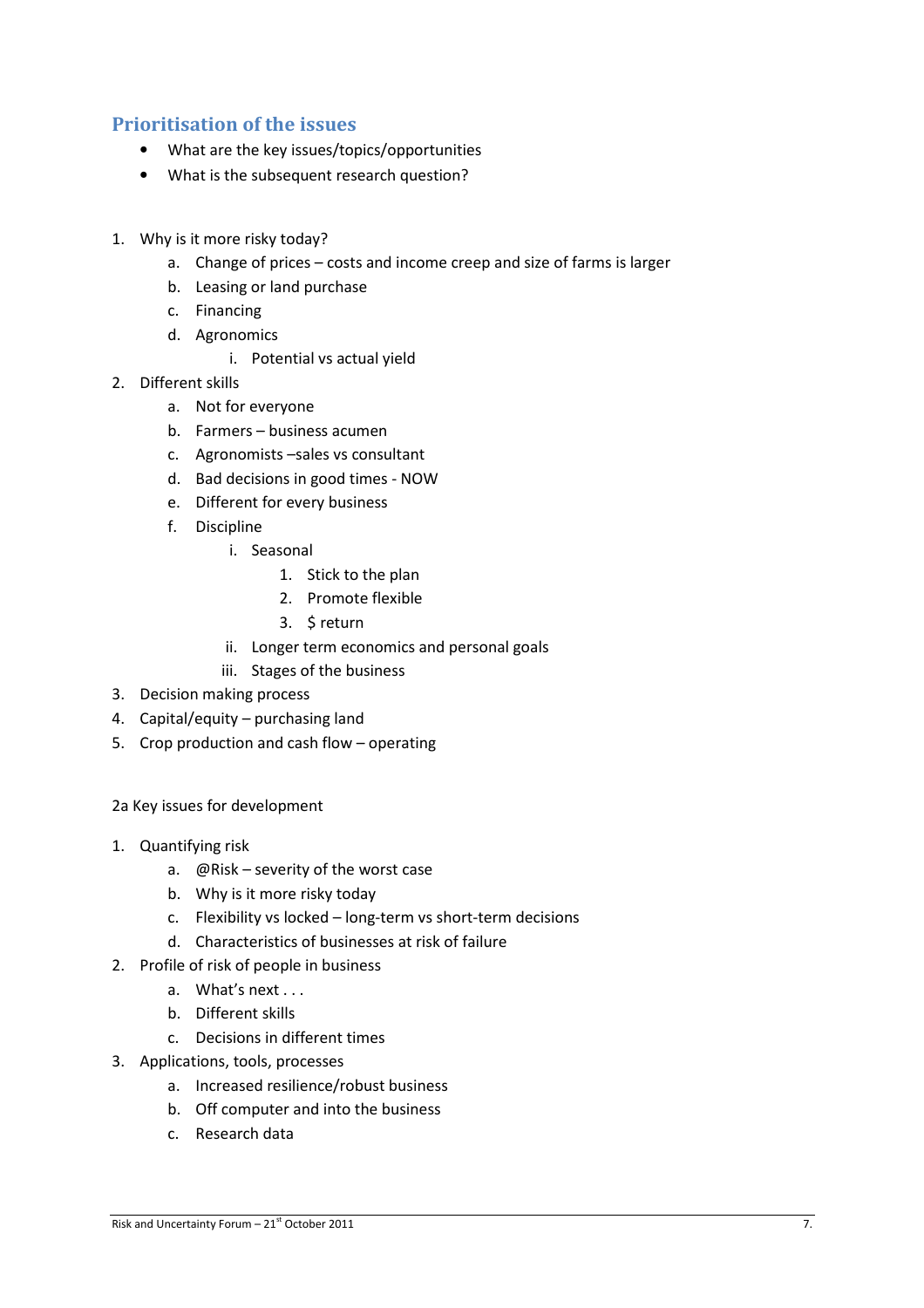# Project ideas

## Quantify Risk

## Rob Sands, Brad Wooldridge, Phil Barrett-Lennard.

## Key issue

• A number of vulnerable businesses that need to manage the risk of losses

## Key outcome

• To have a tool available to consultants (and farmers) to understand and manage risk by quantifying the percentage of below profit threshold events.

## **Objective**

• Assess the current risk of the business and the components and look at risk of alternatives

## Current work

- Cam Nicholson (Victoria)
- Glen Brayshaw (WA)
- Tom (PHD student Melbourne University)
- DAFWA resilience budgeting work (?)

## Target audience

- Consultants and farmers
- Individual businesses through industry level (for common messages)

## Stakeholders

- Ross Kingwell
- Bill Malcolm
- GRDC
- Grain and Graze 2 (Victoria)
- Consutlants
- Farmers

## Activities/ideas

- Establish profit thresholds for a business and look at percentage of outcomes below that using @Risk
- Use real long-term data to develop the probabilities of inputs



Minimise this side of the profit threshold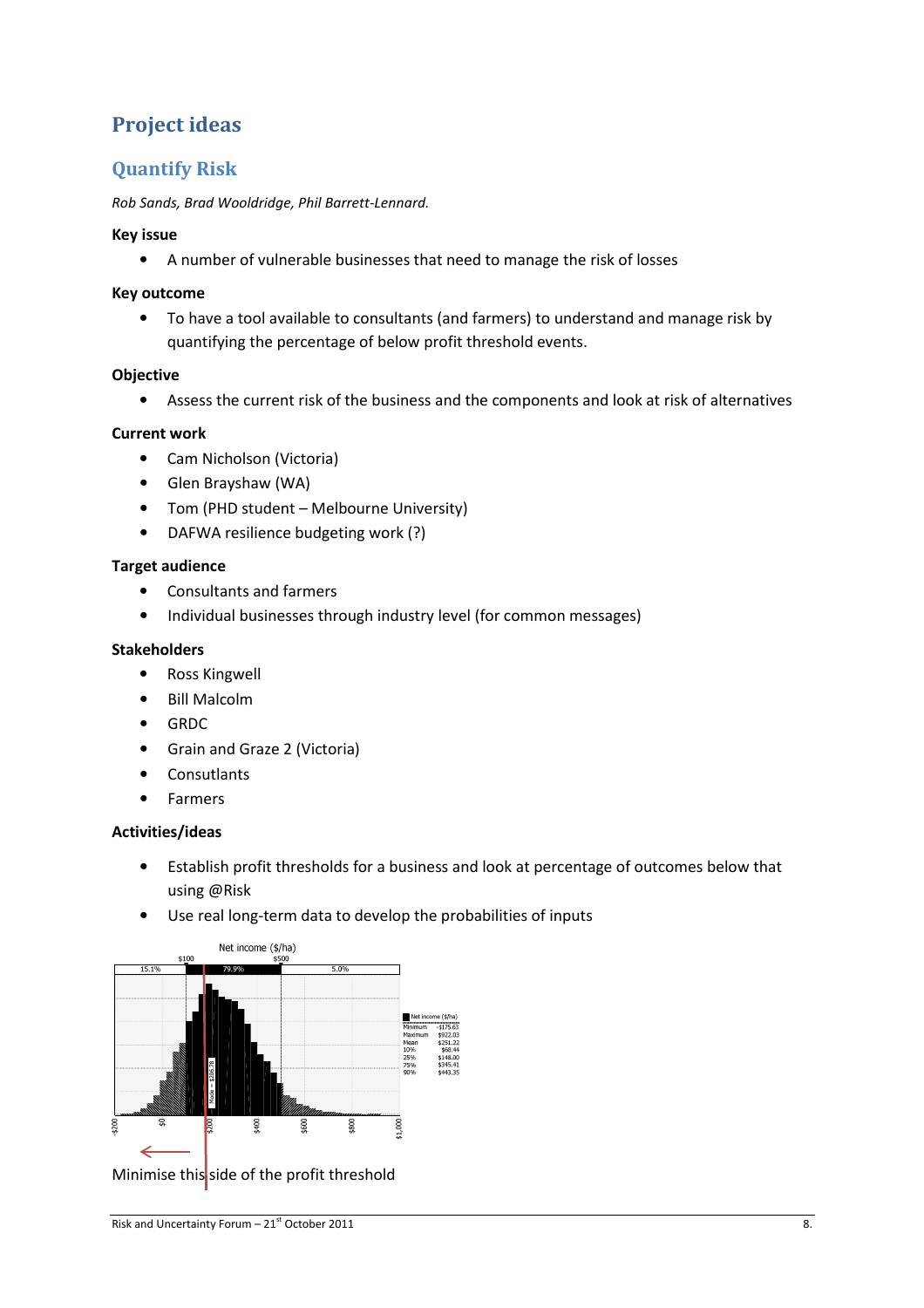## @Risk

- Profit cash surplus
- Include debt repayments

## **Consultants**

- One-day training before early December
- Take back to consultancy business before reviews
- Everyone welcome advertise through the AAAC
	- o Good interaction
- Shane, Dani and Glen to progress

## Farmers

- GGA series
- Dani and Susan to develop
- Shane Sander keen to progress
- Baseline case to be developed
- Play with variance on the day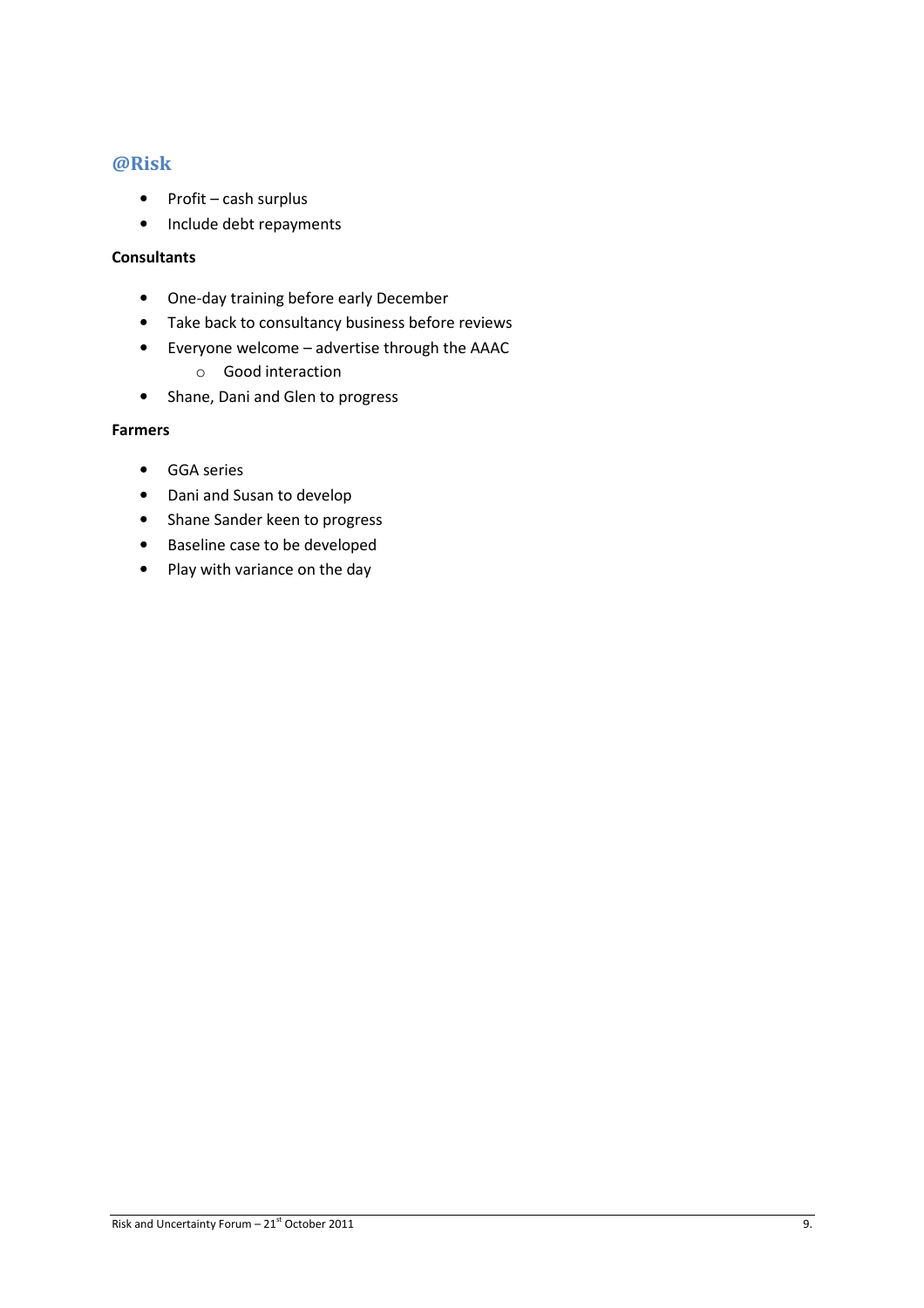## Quality risk: Flexibility vs Locked

## Toll Temby, Keith Carter, Declan Keogh

## Key issues and research

- Flexible planning
- Risk = return (quantify the risk appetite for how much return)

## Key outcomes

• Stress tested budget in Feb – business is ready to respond to seasonal change

### **Objectives**

- Up-skill farmers to understand rigorous flexible budgets
- Introduce more complex budgeting
	- o Sensitivity tested
	- o Buffers set for in-season budget changes

#### Any work currently happening

- Complex decision paper RMCG
- Timeline business DAFWA Geraldton
- MIDAS

## Target audience

- Farmers
- Consultants
- Budgeting software providers

#### Stakeholders

- The above
- Banks

#### Activity ideas/things to do

- Chart business opportunities
- Develop timelines for different enterprises and areas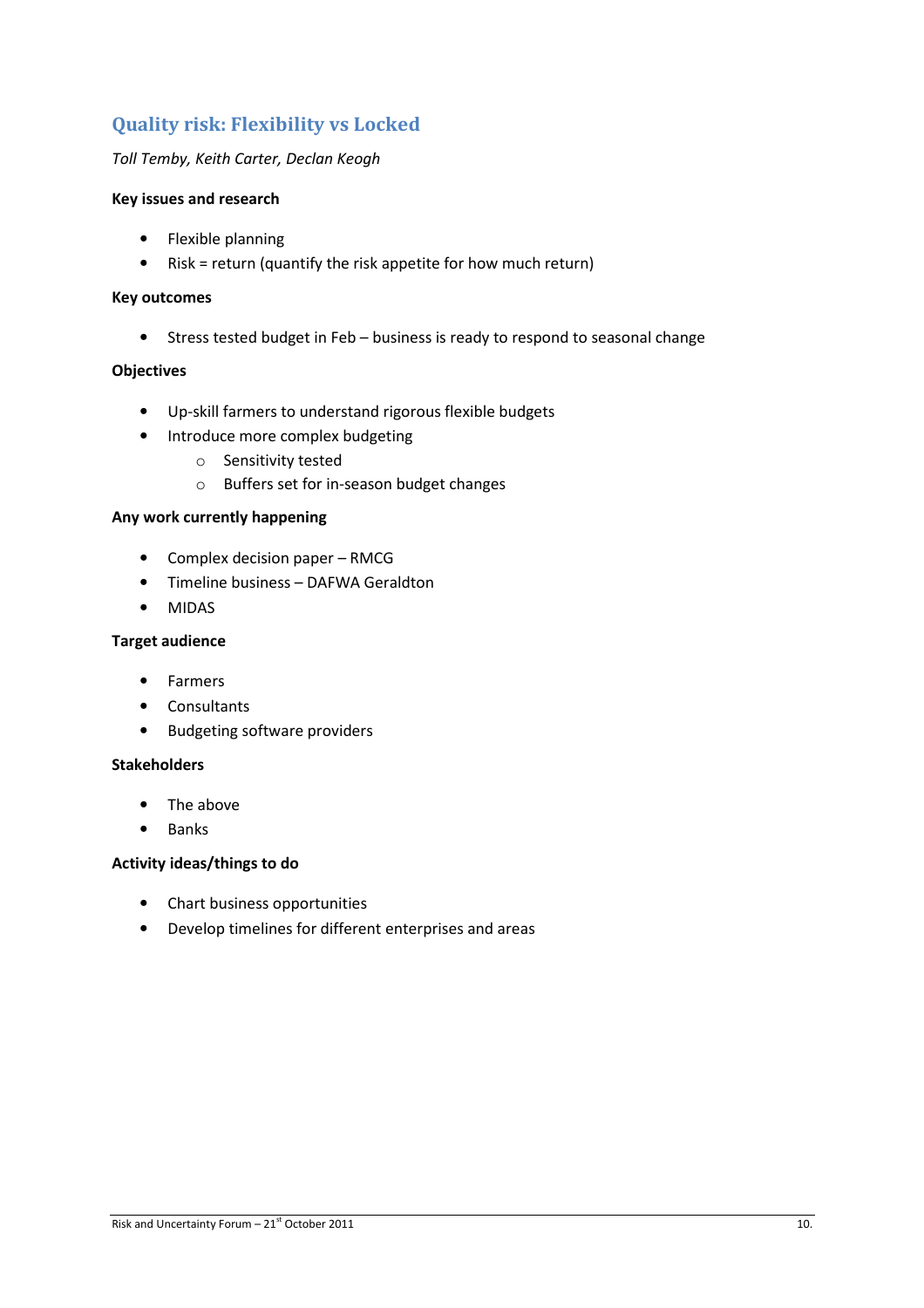## Flexibility in budgeting

- Maintain flexibility to increase upside
- Within budget, reduce the risk

## Deliverables

- Increased sensitivity testing in the budget
	- o Model or computer program
	- $\circ$  Farmer friendly already there

## Agronomist creep

- Pub farming factor
- Fun police vs reality/boring
- Potential vs expected vs actual yield
- Paper's presented at crop updates over time

## Issues

- Key profit drivers
- Financing changes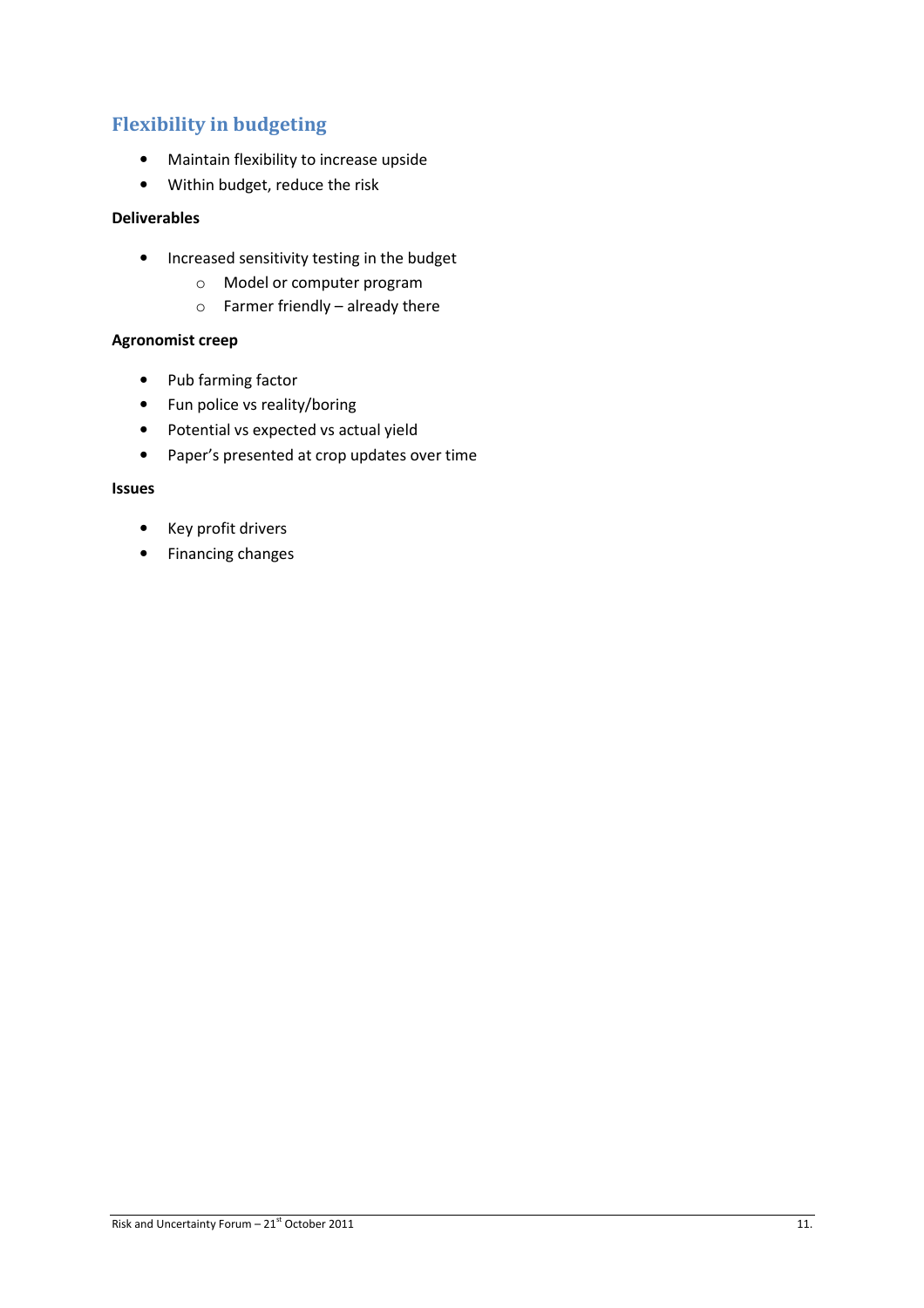## Profile of attitude to risk of people in business

Glen Brayshaw, David Falconer, Keith Carter, Toll Temby

Key issue

- Each individual attitude to risk
	- o Different risk'
	- o Different circumstances
- Developing guidelines

Key outcome

- Risk questionnaire attitude to risk
- Maintaining yourself to be able to make decision
- So the participants understand own risk profile
- Talking to risk vs opportunity under risk

Objectives

- Making good decisions
- Or happy with the decision made
- What is client's objectives

Current work

- Drought reform pilot
- Bridging the yield gap
- Off the shelf/profile/analysis

Target audience

- Farmers
- Consultants
- Banks
- Suppliers
- Government/DAFWA

Stakeholders

• Wheatbelt Men's Health

Activity ideas

- Risk questionnaire
	- o On-line
	- o One-on-one
- Warning they could get it wrong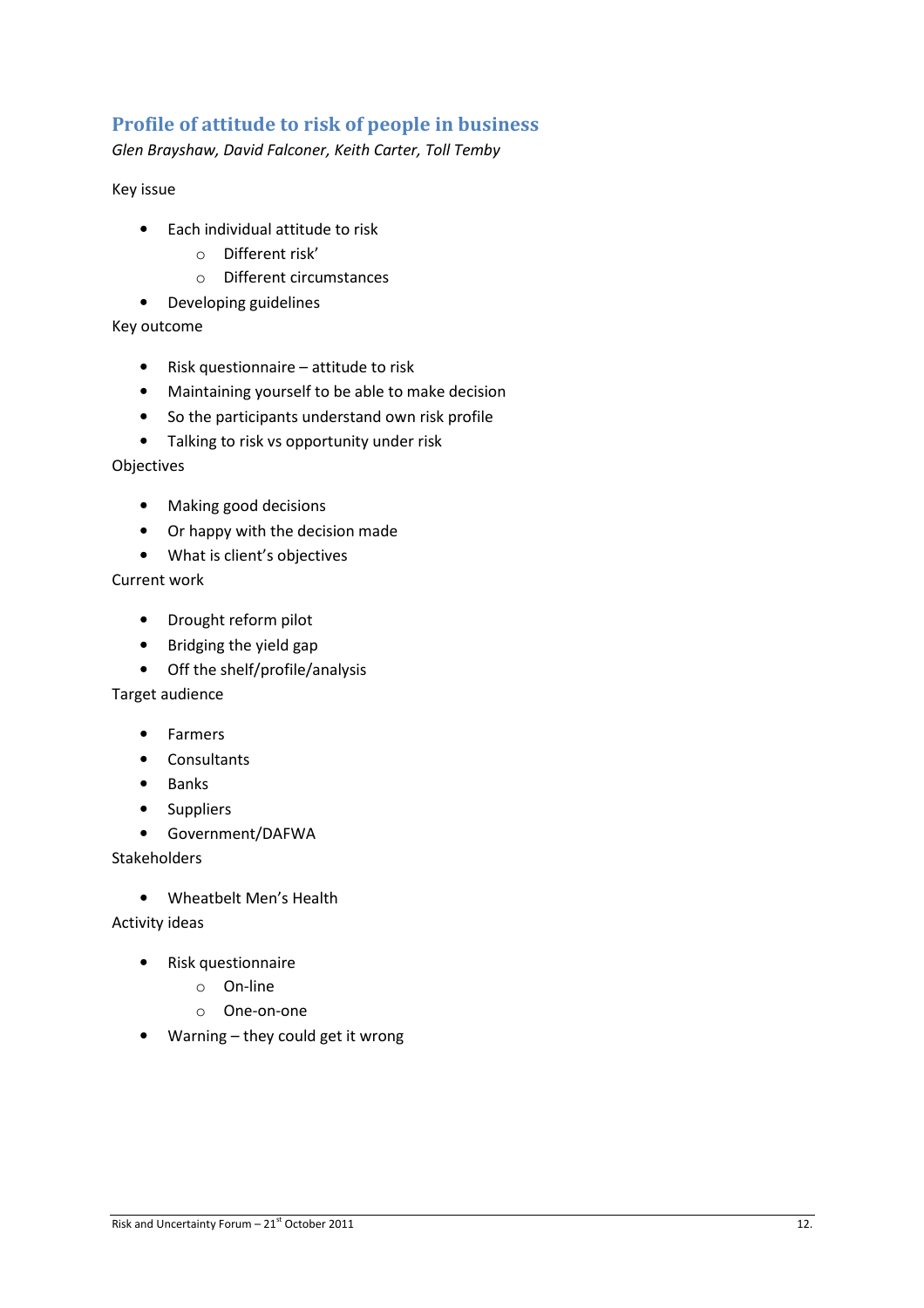## Profile of risk of people in the business

Shane Sander, Audrey Bird, Brad Wooldridge

Decisions at difficult times

Rigour at the break of the season/end of season decision making

## Key research questions

- Quantify the important/critical decisions in difficult times
- Quantify the important/critical decisions in good times

### **Outcomes**

- Clarity, logic, de-stress the business, non-bias
- Communicable, blue-print plan, sacred decisions
- How do you act on the decision

### **Objectives**

- Logical tool to challenge the ?
- Reason through the problem
- Identify the critical trigger points
- Tool the challenges the norm
- Risky decisions in other businesses how do they do it?

## Current work

- @risk model
- Computer program
- Risky business
	- o How do you make better decisions

## Target

- Farmers, consultants
- Group theme study it over the season

### Stakeholders

### Activities

• Workshop themes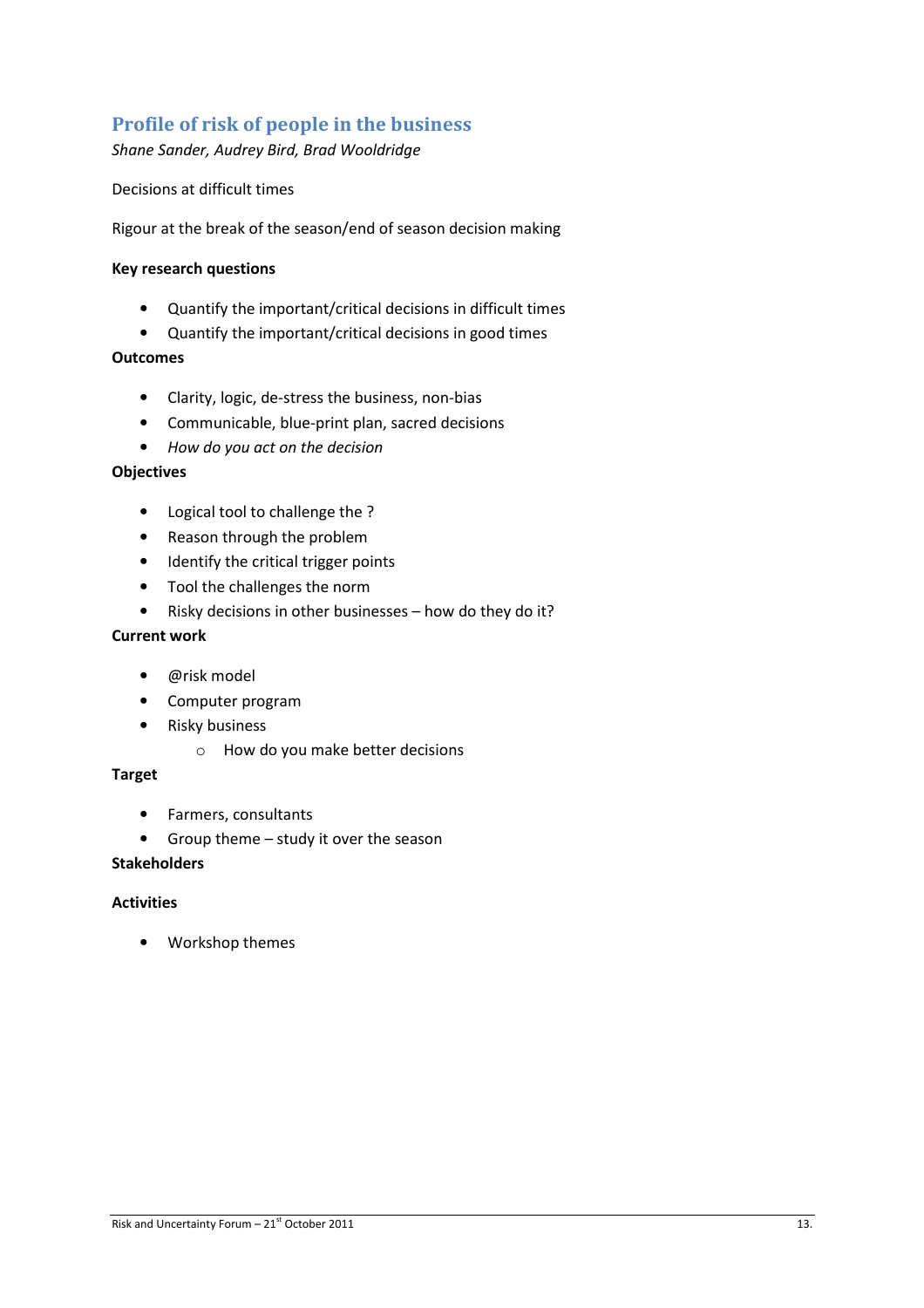## Application tools and processes

Audrey Bird, Shane Sander, Declan Keogh

Increasing business resilience

Increased business resilience, increased robustness

## Research data

## Key issue/research questions

- How do you measure the non-financial aspects of a resilient business?
- Eg succession planning, wills, family, time, sport

### **Outcomes**

- Defined process
	- o Measurable
	- o Health scoreboard
- Linkages to financial performance
- Understanding personality types

## **Objectives**

- Develop toos to outcomes and strategies
- Ownership of decisions

### Current Work

- SA
- Low rainfall what makes a resilient farm business
- DAFWA program?
- EDPs business theory
- Expertise in the area of outcomes rural financial councillors

### Target

## Stakeholders

• Everybody

## Activity ideas

- Desktop study
	- o Review what has been done
	- o What's next, what does it mean for your business
- Flowchart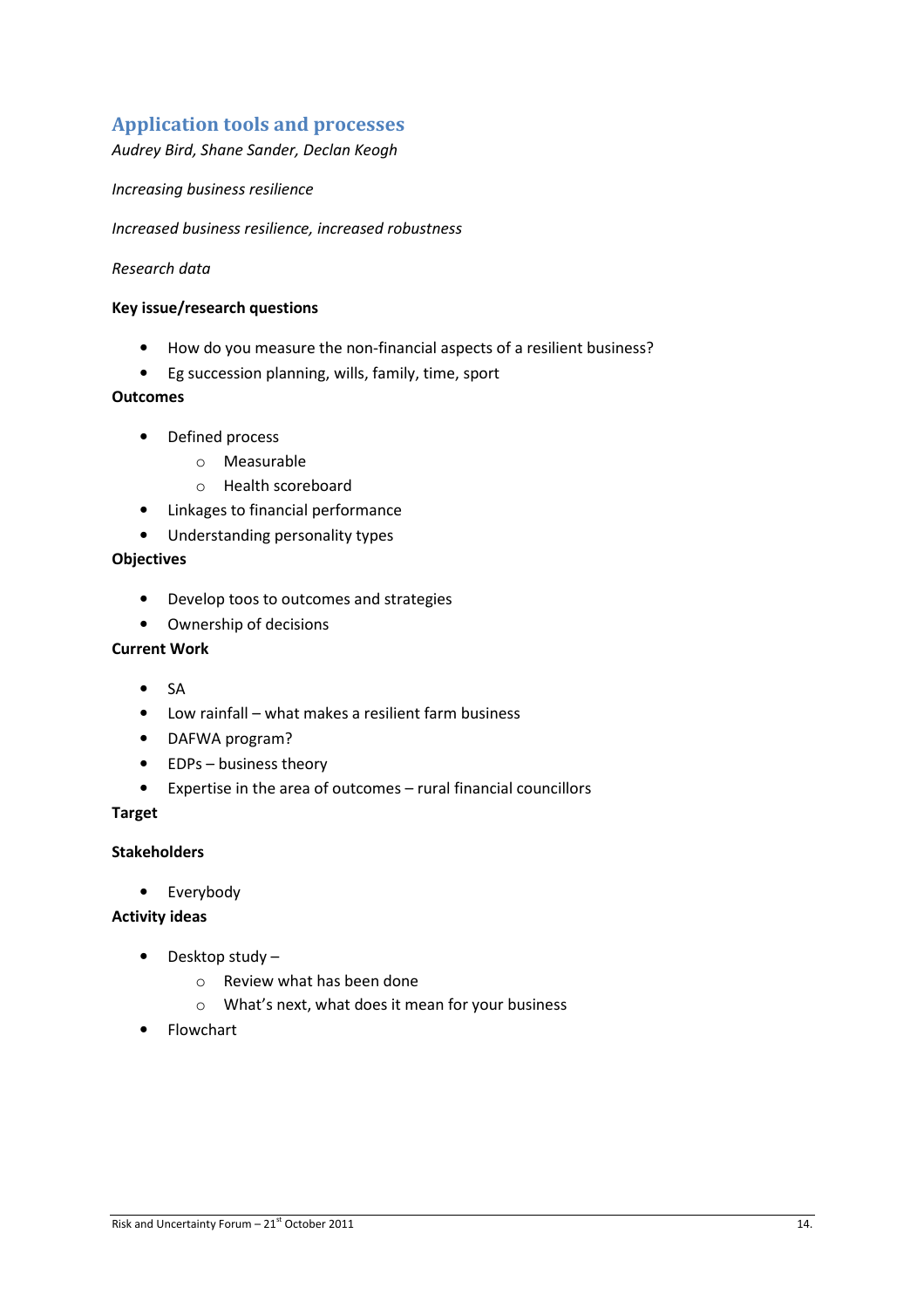## Applications, tools, processes

David Falconer, Phil Barrett-Lennard, Glen Brayshaw, Rob Sands

Issue – unrealistic expectations (potential : expected : actual)

Outcome – better analysis of yield risk

Objective – yield bell curves for different crops x locations

### Current work

- Yield prophet in-season yield prediction
- Multi-season

Target Audience – farmers, agronomists, researchers

### Stakeholders

- ConsultAg (David Falconer)
- Extension through grower groups
	- o Costumed to their area

### Ideas/things

- Start as a fact sheet/article tool available
- Combination of modelled WUE driven yield and ground truth
- Compare medium and mode
- Analyse frequency of tail (based on profit)
- Could develop a simple tool for farmers to use
- Bell curves for different crops x locations
- Shire by shire WUE and \$/ha land cost
- @Risk looking at overhead costs machinery, land
- Trends in business performance
	- o AAC (DAFWA, Kingwell)
	- o Robust vs vulnerable
	- o What common mistakes/decisions have people made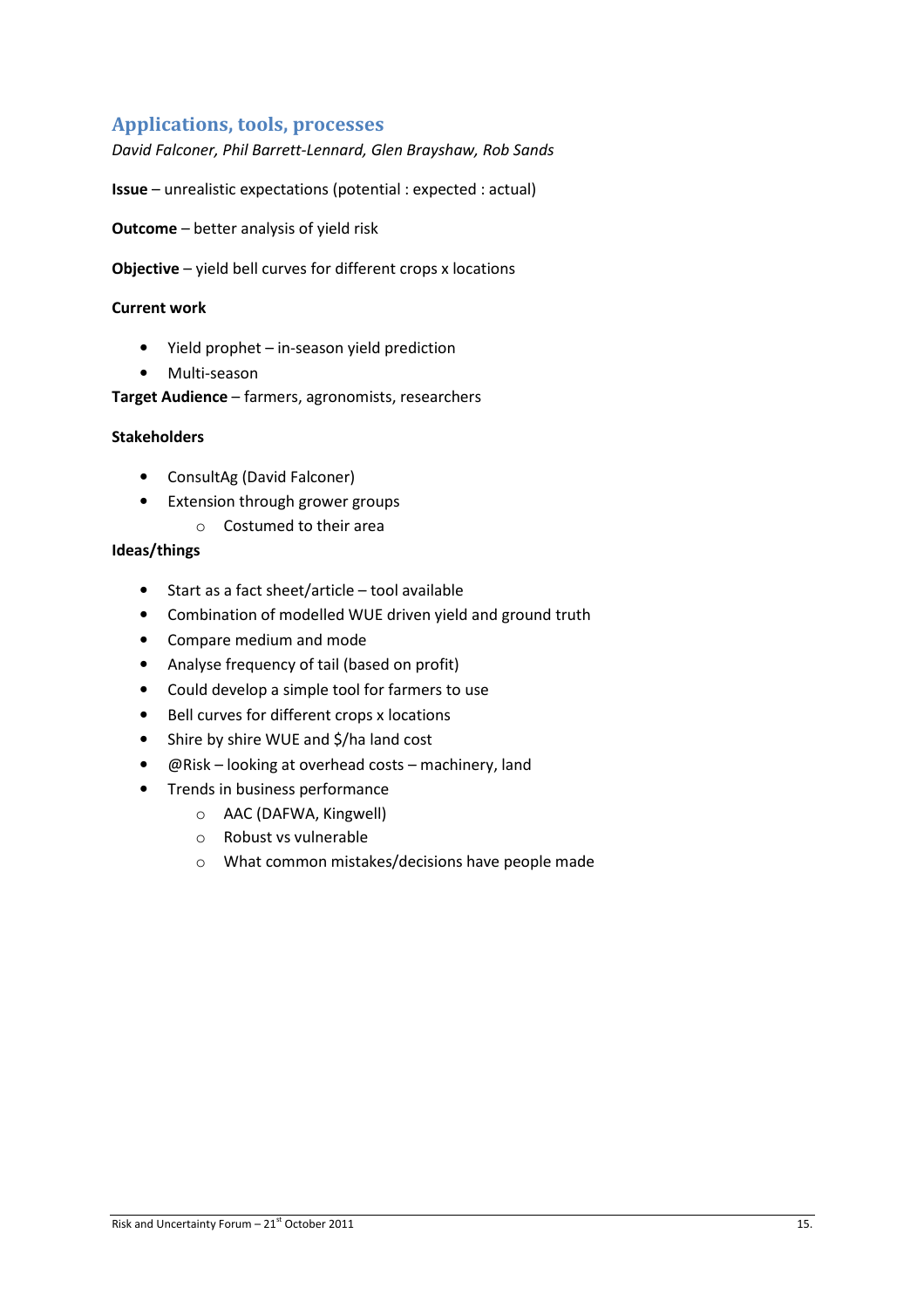# Appendix 1 – facilitator's agenda

| 8.45am  | Welcome and introductions                               | Name badges            |
|---------|---------------------------------------------------------|------------------------|
| 9am     | Stand-out messages from background material             |                        |
|         | Groups of 3 or 4                                        |                        |
|         | Hold those thoughts and discussions until after         |                        |
|         | morning tea                                             |                        |
| 9.15am  | National forum report                                   | Phil, Audrey and Susan |
| 9.25am  | <b>WA Surveys</b>                                       | Dani                   |
| 9.30am  | Phone hook-up with Cam Nicholson                        |                        |
| 9.45am  | <b>Presentation from Glen</b>                           |                        |
| 10.00am | Key thoughts on @risk                                   | Dani                   |
| 10.15am | Morning tea                                             |                        |
| 10.30am | Identification of the key issues                        | Dani                   |
|         | Table talk/reflection                                   |                        |
|         | What do we know                                         | 1                      |
|         | What has challenged our understanding<br>٠              |                        |
|         | What opportunities/issues/topics have been<br>$\bullet$ |                        |
|         | highlighted                                             |                        |
|         | MAKE A LIST OF THE OPPORTUNITIES OR ISSUES              |                        |
| 11.00am | Report lists back to group                              |                        |
| 11.30am | Prioritisation                                          | Dani / Susan           |
|         | What are the key issues/topics/opportunities            |                        |
|         | What is the subsequent research question<br>$\bullet$   | $\overline{2}$         |
|         | Think of two issues you are keen to develop             |                        |
|         | Over lunch                                              | 3                      |
|         | Put your name near two (2) issues/topics                |                        |
|         | Groups to develop the idea further<br>٠                 |                        |
| 12 noon | <b>LUNCH</b>                                            |                        |
| 1.00pm  | Session 1                                               | 4                      |
| 1.45pm  | Session 2                                               | 5                      |
|         | <b>Development topics</b>                               |                        |
|         | Key issue                                               |                        |
|         | Objectives - what will be developed or                  |                        |
|         | delivered                                               |                        |
|         | Key outcomes - what we do we want at the                |                        |
|         | end of 2 years                                          |                        |
|         | Target audience                                         |                        |
|         | Stakeholders                                            |                        |
|         | Key<br>$\circ$                                          |                        |
|         | Other<br>$\Omega$                                       |                        |
|         | Possible lead<br>$\Omega$                               |                        |
|         | Activity ideas                                          |                        |
| 2.30pm  | Afternoon tea                                           |                        |
| 3.00pm  | Report projects back to the group                       |                        |
| 3.45pm  | Evaluation and wrap-up                                  |                        |
| 4.00pm  | Close                                                   |                        |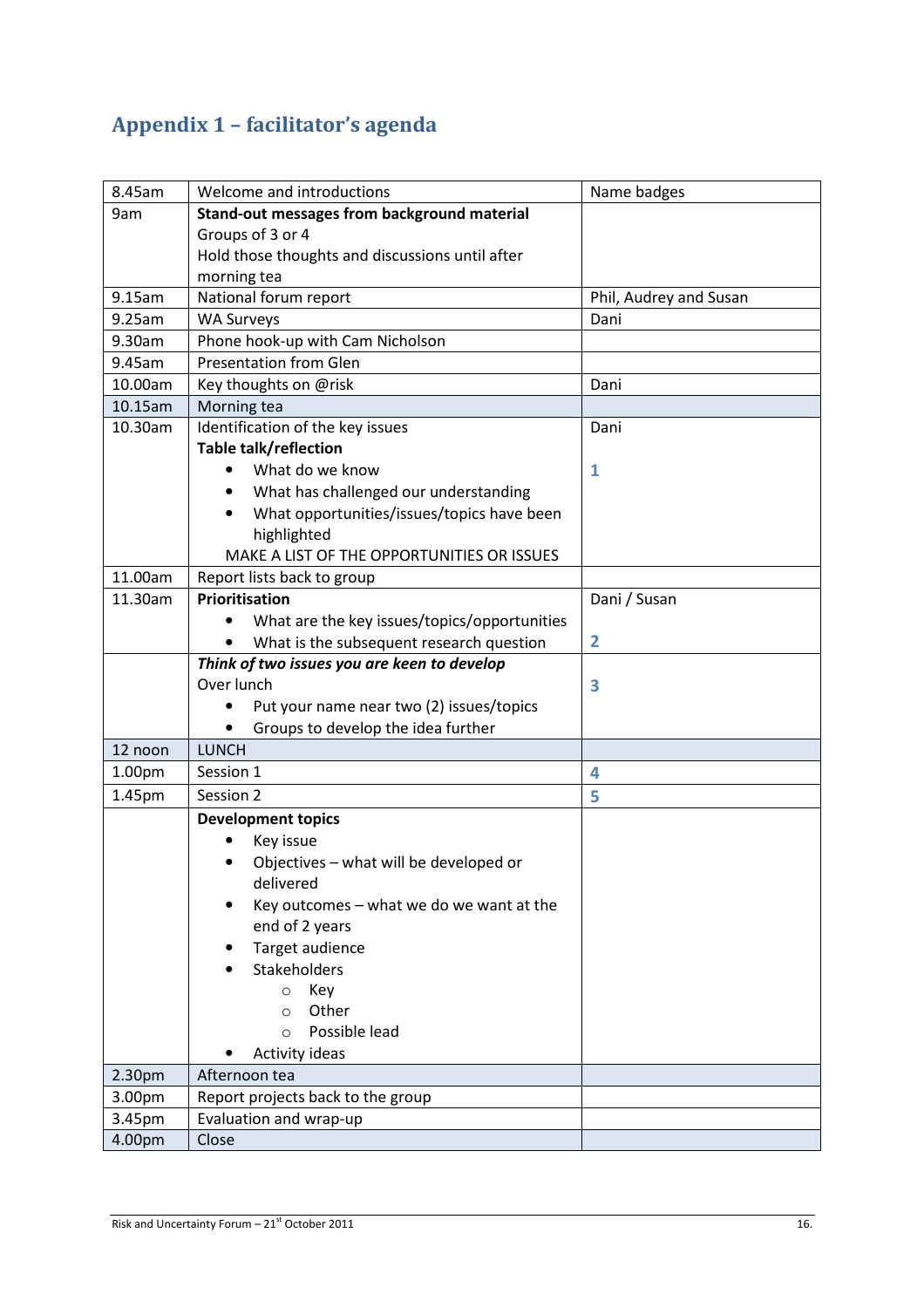# Appendix 2 – Project Aims, Objectives and Goals

## Grain and Graze 2 Risk and Uncertainty WA Project Aim

"To quantify the risk, to the risk:return, using the correct decision that suits the risk profile of the farmer."

## National programme objectives

- To support farmers to work through and make informed decisions
- To enhance the capacity of the advisory community to integrate multiple enterprises

## WA programme goals

- 'Operationalise' National Risk 'think tank' findings/tools
- Up-skilling of WA farm management consultants in risk management tools/techniques to encourage them to incorporate into their current services.

Including

- o Training for consultants and other advisors, with the emphasis on making the theory operational (ie putting the theory of risk management into a practical process they can use.)
- $\circ$  Support and mentoring to the advisory community who are embracing the risk and uncertainty concept
- o A think tank that generates ideas but also discusses the learning and questions that arise through implementation. This will link in with the national initiative on managing risk.

## R&U Advisory Group

An advisory group is to be established containing equal mixes of consultants and farmers. Each of the major consultancy firms are to be represented on the group. Farmers are to be from a mix of consultancies.

## Advisory Group terms of reference are to;

- Engage in a robust discussion about risk and uncertainty in the WA agricultural industry.
- Identify the issues surrounding risk and uncertainty in our industry.
- Develop a program that will identify possible GG2 activities (tools, training or techniques) that will address these issues in WA.
- Manage the R&U program in WA, in cooperation with GG2.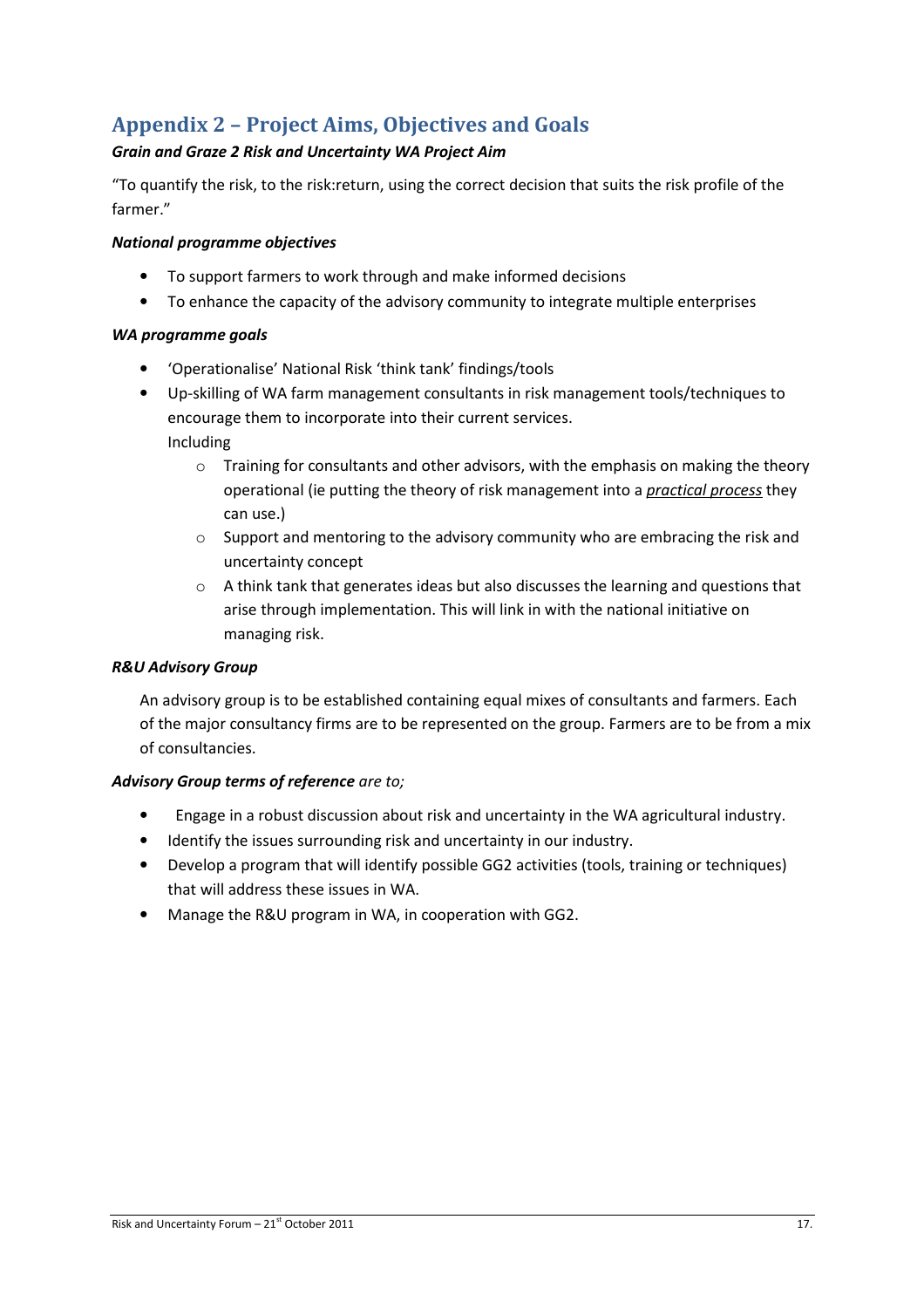# Appendix 3 – Evaluation results

Were your expectations met?

Yes 111111111

No ?

- Comprehensive discussion about risk and uncertainty
- Good discussion on risk and skills to bring poor performing farms up to speed
- Better understanding of project and application to farm business
- Good discussion, dissemination of information
- Got the outcomes we came for
- Still probably struggling to get a full idea of the project
- Good discussion around risk and uncertainty and the key areas for research/improvement

| Pace of the forum                                                                         | 44455344554                     |
|-------------------------------------------------------------------------------------------|---------------------------------|
| Forum content                                                                             | 44435443444                     |
| Facilitators/presenters                                                                   | n/a 4 4 5 5 4 5 5 4 4           |
| My participation                                                                          | 3443343544                      |
| <b>Handouts</b>                                                                           | 334353n/a352                    |
| Food and venue                                                                            | 44 (except aeroplanes) 45534434 |
| My knowledge and skills before the forum                                                  | 3 n/a 3 1 3 3 4 4 4 3           |
| My knowledge and skills after the forum                                                   | 4443445454                      |
| My willingness to implement new knowledge and skills before the forum 3 3 4 5 4 4 4 5 5 4 |                                 |
| My willingness to implement new knowledge and skills after the forum $4445544554$         |                                 |

What will you do differently as a result of this forum?

- Add risk analysis to our annual farm business review
- Quantify risk/looking at the tale
- Discuss more with others in the business. Better time lines and budgets
- Look at how I can quantify my risk performance and how I can have more control over decision making
- Analyse risk of different businesses
- Look at old yield data
- Follow the implementation of the @Risk program and its outcomes
- Look at decision making stuff. Consider past research into the topic.
- Looking forward to reviewing the @Risk program
- Discuss risk, uncertainty and risk/reward in more depth with clients

## The best part of today's forum was:

- The diversity within the group GGA, consultants, bankers and farmers
- Cam's presentation is comprehensive (@Risk)
- Talk on @Risk
- The general discussion throughout the day the introduction to national adaptive program.
- Participant interchange
- The mix of industry people from a variety of regions
- Discussion, level of interest, variety of perspectives